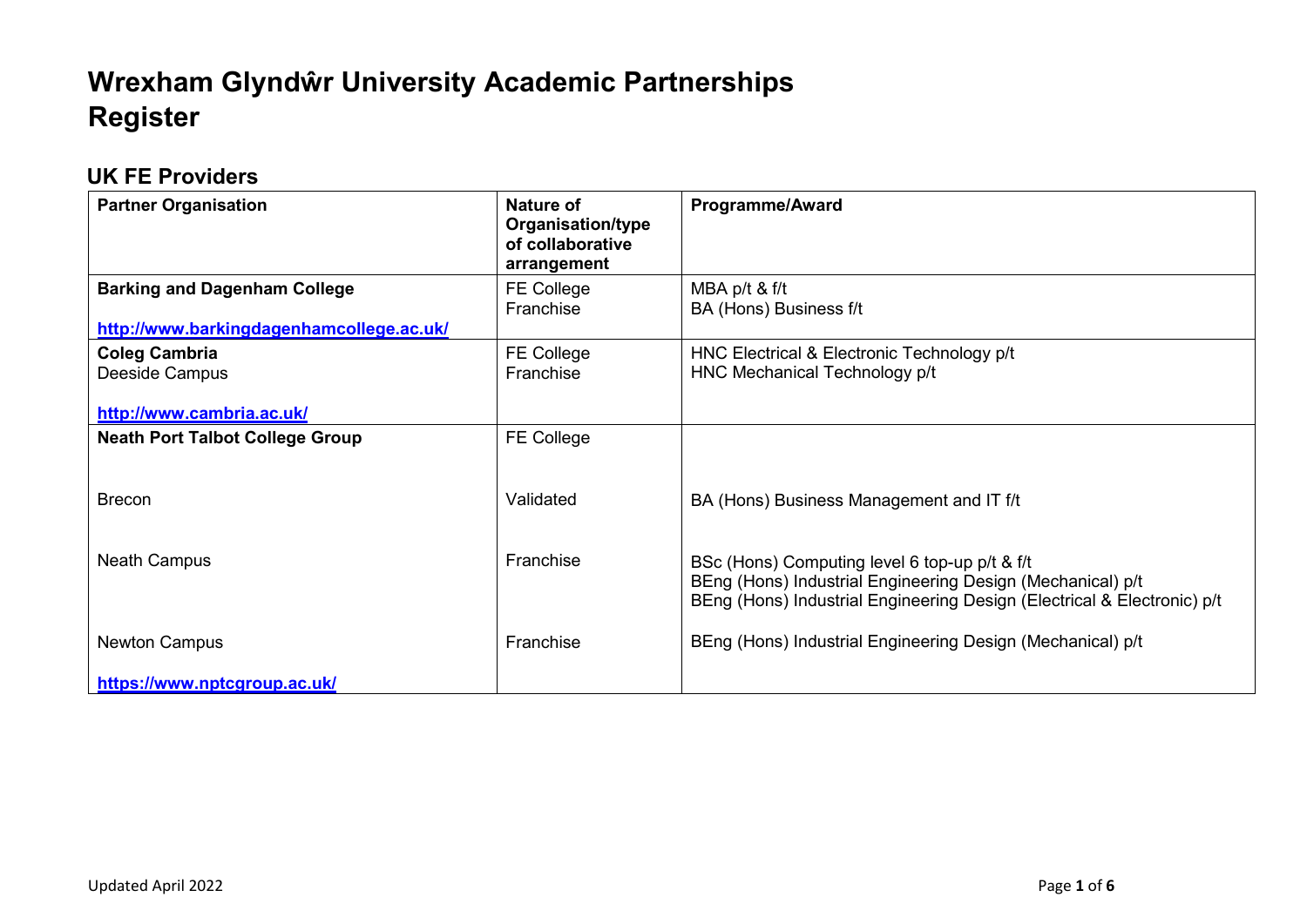## **Private / overseas providers**

| <b>Partner Organisation</b>                                   | Nature of<br>Organisation/type<br>of collaborative<br>arrangement | <b>Programme/Award</b>                                                                                                                                                                                                                                                                                                                                                                                                                                                                                                                                                                                                                                                                                                                                                                                                                                                                      |
|---------------------------------------------------------------|-------------------------------------------------------------------|---------------------------------------------------------------------------------------------------------------------------------------------------------------------------------------------------------------------------------------------------------------------------------------------------------------------------------------------------------------------------------------------------------------------------------------------------------------------------------------------------------------------------------------------------------------------------------------------------------------------------------------------------------------------------------------------------------------------------------------------------------------------------------------------------------------------------------------------------------------------------------------------|
| <b>ACCRA Business School</b><br>https://www.abs.edu.gh/       | <b>Private College</b><br>Franchise                               | <b>MBA</b><br>MBA top up<br><b>BA (Hons) Business</b><br>BA (Hons) Business Level 6 top up                                                                                                                                                                                                                                                                                                                                                                                                                                                                                                                                                                                                                                                                                                                                                                                                  |
| <b>Bloomsbury Institute Limited</b><br>https://www.bil.ac.uk/ | <b>Private Provider</b><br>Validated                              | BA (Hons) Business Management p/t & f/t<br>BA (Hons) Business Management (Marketing) p/t & f/t<br>BA (Hons) Business Management (Entrepreneurship) p/t & f/t<br>BA (Hons) Business Management (Human Resource Management) p/t &<br>f/t<br>BA (Hons) Business Management with Foundation Year p/t & f/t<br>BA (Hons) Business Management (Marketing) with Foundation Year p/t &<br>f/t<br>BA (Hons) Business Management (Entrepreneurship) with Foundation<br>Year p/t & f/t<br>BA (Hons) Business Management (Human Resource Management) with<br>Foundation Year p/t & f/t<br>BSc (Hons) Accounting & Finance p/t & f/t<br>BSc (Hons) Accounting & Finance with Foundation Year p/t & f/t<br>LLB (Hons) Law and Legal Practice p/t & f/t<br>LLB (Hons) Law and Legal Practice with Foundation Year p/t & f/t<br>Master of Business Administration MBA p/t & f/t<br>MSc Management p/t & f/t |
| <b>Capital College</b>                                        | <b>Private College</b><br>Franchise                               | MBA f/t<br>MBA top up f/t                                                                                                                                                                                                                                                                                                                                                                                                                                                                                                                                                                                                                                                                                                                                                                                                                                                                   |
| www.capital.college                                           |                                                                   | MBA Marketing top up f/t<br>MBA Finance top up f/t<br>MBA Human Resource Management top up f/t<br>BA (Hons) Business (L6 Top Up) f/t<br>BSc (Hons) Computing Level 6 top up f/t                                                                                                                                                                                                                                                                                                                                                                                                                                                                                                                                                                                                                                                                                                             |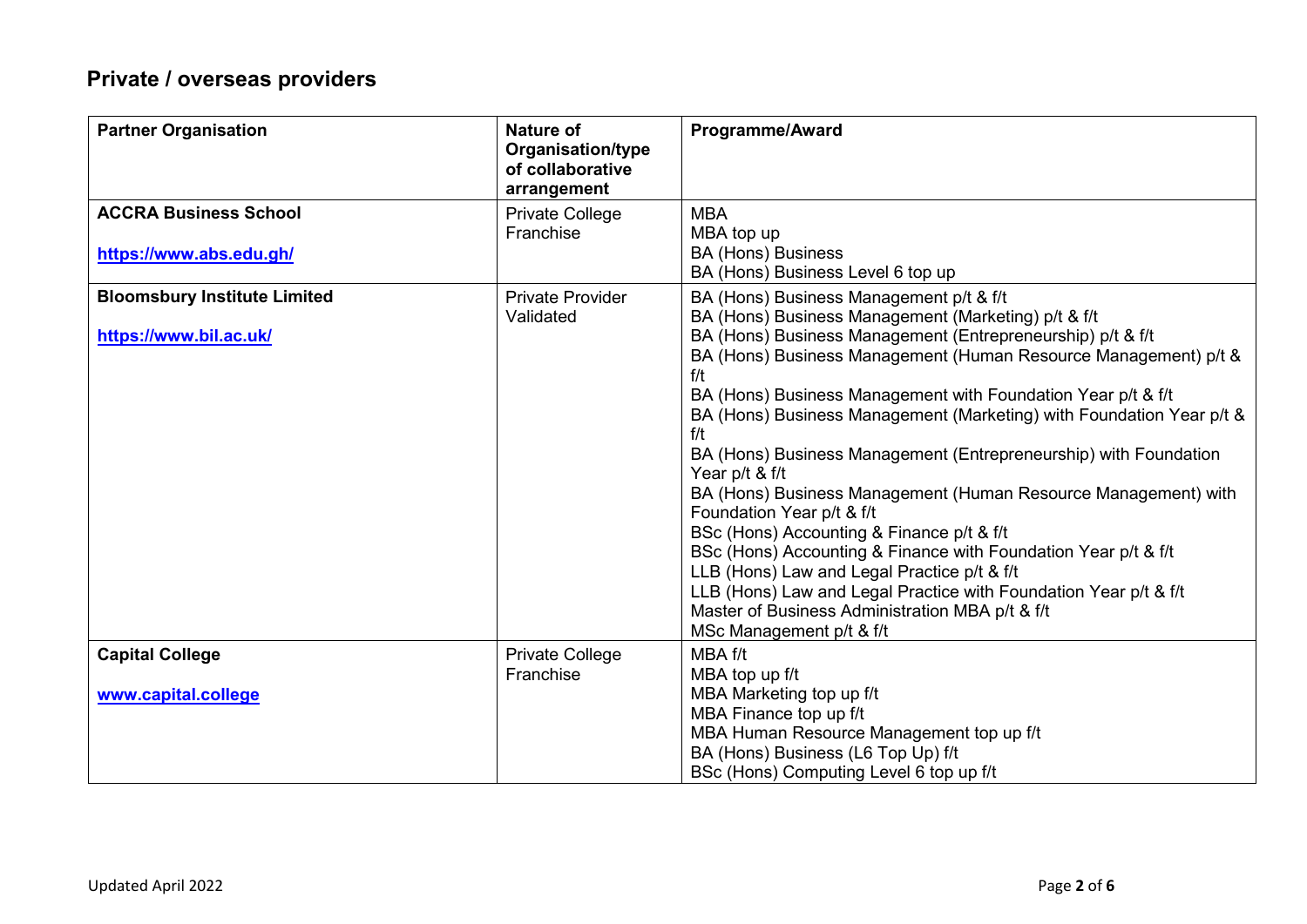| <b>Chevron College Ltd</b>                                                                                        | <b>Private Provider</b>                 | MBA p/t                                                                                                                                                                                                                                                                                                                                                                                                                                    |
|-------------------------------------------------------------------------------------------------------------------|-----------------------------------------|--------------------------------------------------------------------------------------------------------------------------------------------------------------------------------------------------------------------------------------------------------------------------------------------------------------------------------------------------------------------------------------------------------------------------------------------|
| https://chevrontraining.ie/about/                                                                                 | Franchise                               | MBA Healthcare Management p/t                                                                                                                                                                                                                                                                                                                                                                                                              |
| <b>CICRA Campus</b>                                                                                               | <b>Private Provider</b><br>Articulation | BSc (Hons) Cyber Security Level 6 top up f/t<br>MSc Cyber Security f/t                                                                                                                                                                                                                                                                                                                                                                     |
| https://cicra.edu.lk/                                                                                             |                                         |                                                                                                                                                                                                                                                                                                                                                                                                                                            |
| <b>CICRA Campus</b>                                                                                               | <b>Private Provider</b><br>Franchise    | BSc (Hons) Cyber Security Level 6 top up f/t<br><b>MSc Cyber Security f/t</b>                                                                                                                                                                                                                                                                                                                                                              |
| https://cicra.edu.lk/                                                                                             |                                         |                                                                                                                                                                                                                                                                                                                                                                                                                                            |
| <b>Dalian Polytechnic University</b>                                                                              | <b>Public University</b><br>Validated   | BEng (Hons) Mechatronics Engineering f/t<br>(above dual language delivery, Chinese and English)                                                                                                                                                                                                                                                                                                                                            |
| http://www.dlpu.edu.cn/                                                                                           |                                         |                                                                                                                                                                                                                                                                                                                                                                                                                                            |
| <b>Despark College</b>                                                                                            | Private College<br>Franchise            | BEng (Hons) Automotive Engineering f/t                                                                                                                                                                                                                                                                                                                                                                                                     |
| http://www.desparkauto.edu.my/                                                                                    |                                         |                                                                                                                                                                                                                                                                                                                                                                                                                                            |
| <b>Dimensions International College</b><br>https://dimensions.edu.sg/                                             | <b>Private Provider</b><br>Franchise    | BEng (Hons) Electrical and Electronic Engineering (L6 Top-Up)<br>f/t MSc Engineering with Specialisms:<br>MSc Engineering ((Electrical & Electronic) f/t<br>MSc Engineering (Mechatronics) f/t<br>MSc Engineering (Mechanical Manufacture) f/t                                                                                                                                                                                             |
| <b>Global Pathways Academy trading as</b><br><b>Global Pathways College</b><br>https://globalpathwayscollege.com/ | <b>Private Provider</b><br>Franchise    | <b>MBA</b><br><b>MBA Marketing</b><br><b>MBA Human Resource Management</b><br><b>MBA Entrepreneurship</b><br><b>MBA Finance</b><br>MBA Healthcare Management MBA Project Management<br><b>MSc Computing</b><br><b>MSc Computer Science</b><br><b>MSc Computer Networking</b><br><b>MSc Cyber Security</b><br><b>MSc Computer Game Development</b><br>MSc Data Science and Big Data Analytics<br>BSc (Hons) Computer Science Level 6 top up |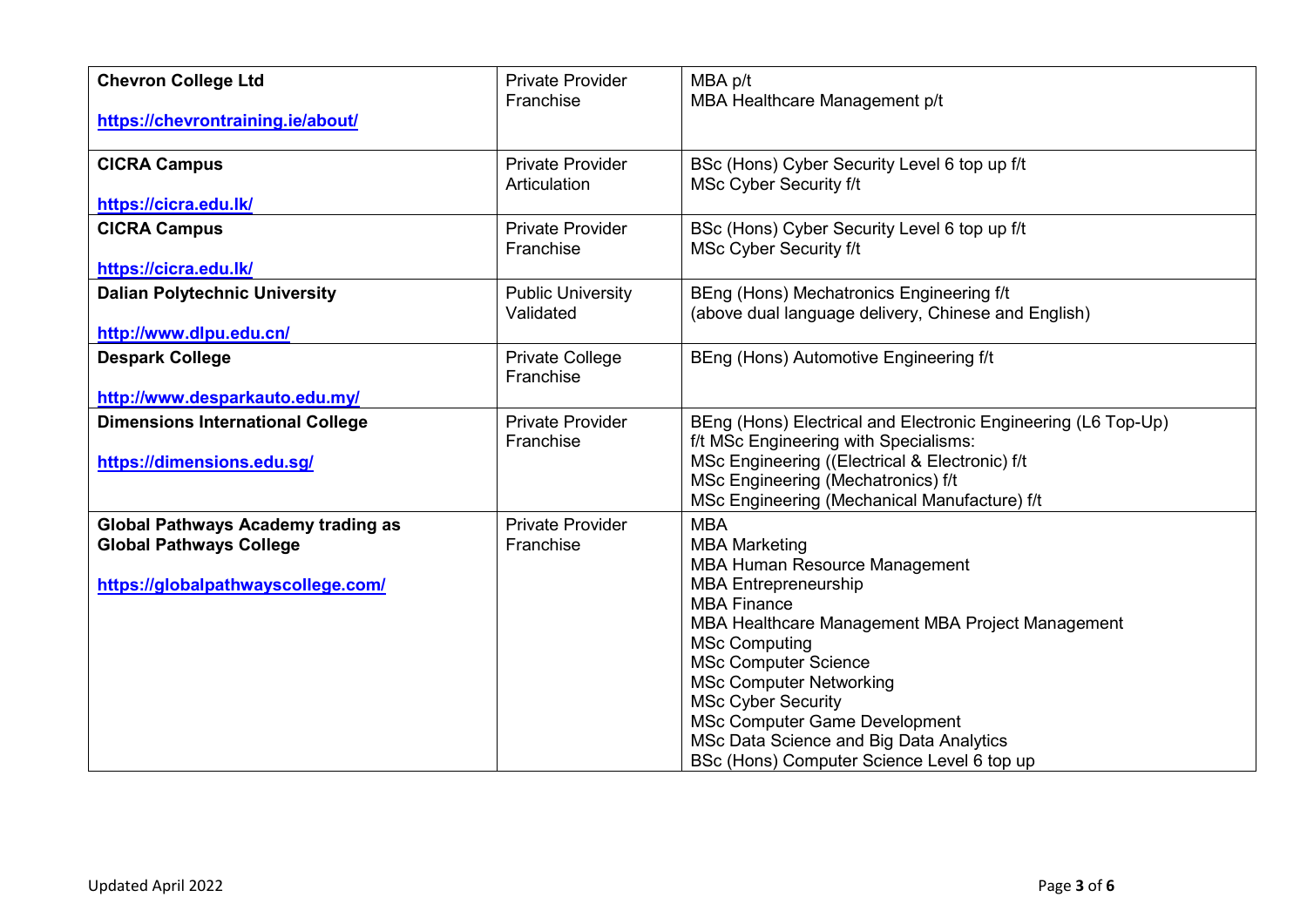| <b>Hong Kong Institute of Technology</b><br>(HKIT)<br>http://www.hkit.edu.hk/en/main.php | <b>Private College</b><br>Franchise | BA (Hons) Business f/t<br>BA (Hons) Business Level 6 top up f/t<br>BA (Hons) Hospitality, Tourism and Event Management f/t<br>(above two programmes are bi-lingual delivery – Chinese or English)<br>BA (Hons) Accounting and Finance f/t<br><b>BSc (Hons) Computing</b>                                                                                                                                                                                                                                                    |
|------------------------------------------------------------------------------------------|-------------------------------------|-----------------------------------------------------------------------------------------------------------------------------------------------------------------------------------------------------------------------------------------------------------------------------------------------------------------------------------------------------------------------------------------------------------------------------------------------------------------------------------------------------------------------------|
| <b>Hong Kong Management Association</b><br>(HKMA)<br>http://www.hkma.org.hk/             | <b>Private College</b><br>Franchise | MBA p/t<br>BA (Hons) Business p/t<br>BA (Hons) Business Level 6 top up p/t<br>BA (Hons) Accounting and Finance p/t<br>(all bi-lingual delivery – Chinese or English)                                                                                                                                                                                                                                                                                                                                                        |
| <b>Inchbald School of Design</b><br>http://www.inchbald.co.uk/                           | <b>Private School</b><br>Validated  | MA Architectural Interior Design f/t<br>MA Garden Design f/t<br>Postgraduate Diploma Architectural Interior Design f/t<br>Postgraduate Diploma Garden Design f/t<br>BA (Hons) Architectural Interior<br>Design f/t BA (Hons) Garden Design<br>f/t<br>Dip HE Architectural Interior Design f/t<br>Dip HE Garden Design f/t<br>Cert HE Design f/t<br>Glyndŵr University Certificate of Continuing Education Interior Design and<br>Decoration f/t<br>Glyndŵr University Certificate of Continuing Education Garden Design f/t |
| <b>Independent Studies of Science and</b><br><b>Technology</b><br>https://ist.edu.gr/    | <b>Private College</b><br>Franchise | BA (Hons) Business f/t<br>BA (Hons) Hospitality, Tourism and Events Management f/t<br><b>BSc (Hons) Computer Science</b><br>f/t BSc (Hons) Psychology f/t<br>(above dual language delivery, Greek and English)<br>MBA f/t<br>MSc Computing f/t                                                                                                                                                                                                                                                                              |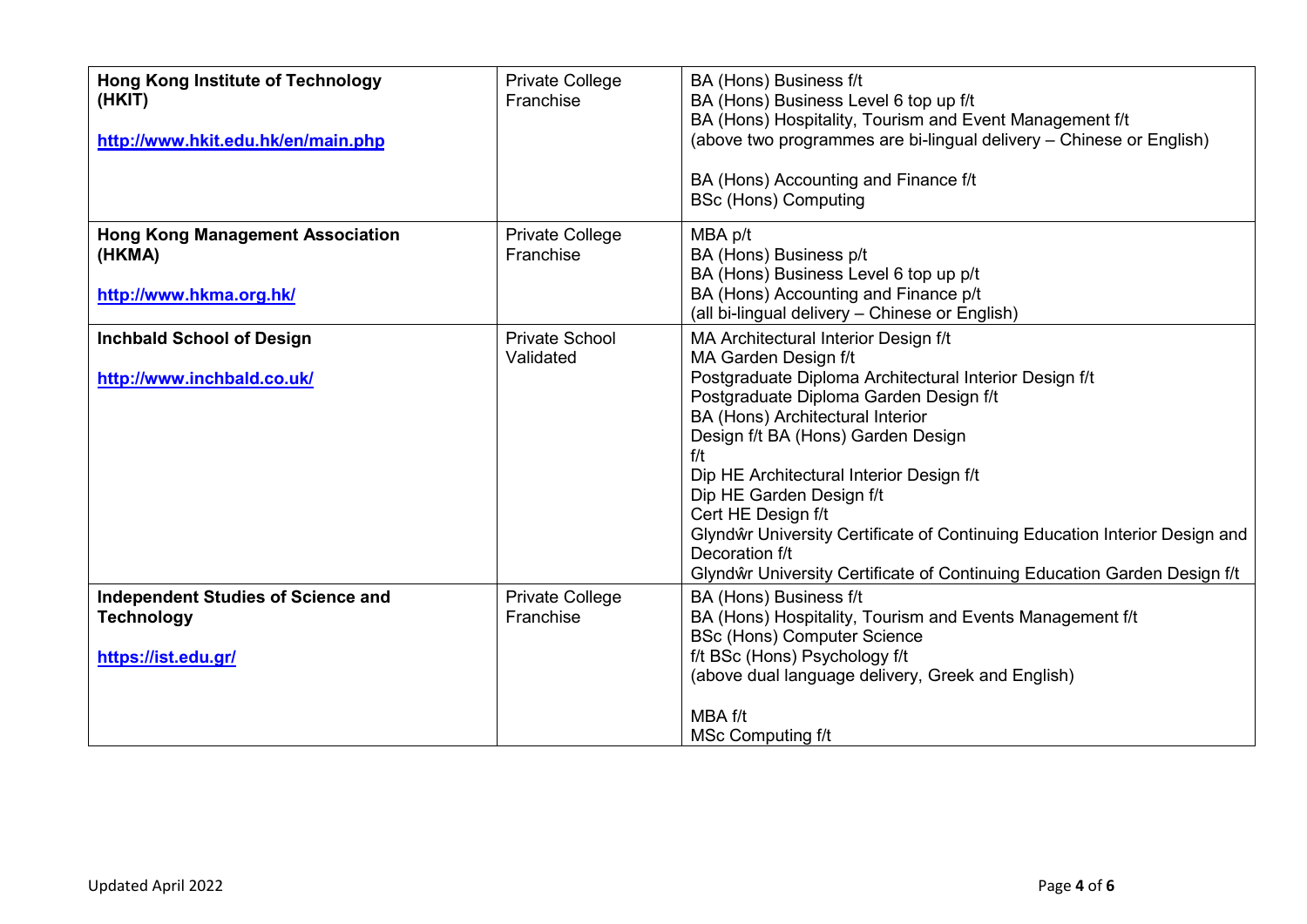| <b>London School of Commerce</b><br>https://www.lsclondon.co.uk/<br>Programmes approved for delivery at LSC<br>campus sites in Malta | <b>Private Provider</b><br>Validated | BA (Hons) Business Studies (L6 Top Up)<br>f/t MBA Global Top Up f/t                                                                                                                                                                             |
|--------------------------------------------------------------------------------------------------------------------------------------|--------------------------------------|-------------------------------------------------------------------------------------------------------------------------------------------------------------------------------------------------------------------------------------------------|
| Nigeria, Dhaka and Egypt                                                                                                             |                                      |                                                                                                                                                                                                                                                 |
| <b>Londontec City Campus</b><br>http://londontec.lk/                                                                                 | <b>Private College</b><br>Franchise  | BA (Hons) Business (L6 Top Up) f/t<br>BSc (Hons) Computing (L6 Top Up) f/t<br>BSc (Hons) Computer Networks and Security (L6 top up) f/t<br>Master of Business Administration (MBA) f/t<br><b>MSc Computing f/t</b>                              |
| <b>Malvern House International</b>                                                                                                   | <b>Private Provider</b><br>Franchise | English Language Modules (International Foundation Year) f/t                                                                                                                                                                                    |
| https://www.malverninternational.com/                                                                                                |                                      |                                                                                                                                                                                                                                                 |
| <b>MBS College</b><br>http://collegeofcrete.com/                                                                                     | <b>Private College</b><br>Franchise  | BA(Hons) Business f/t<br>BA (Hons) Hospitality, Tourism and Events Management<br>f/t BSc (Hons) Psychology f/t<br>(above dual language delivery, Greek and English)<br>MBA f/t<br><b>MBA Marketing f/t</b><br>MBA Human Resource Management f/t |
| <b>New Era University College</b><br>https://www.newera.edu.my/                                                                      | <b>Private College</b><br>Validated  | <b>BA (Hons) Business Administration</b><br>f/t BSc (Hons) Finance &<br>Accounting f/t                                                                                                                                                          |
| <b>Princeton Management College</b><br>website under review                                                                          | <b>Private College</b><br>Franchise  | BA (Hons) Business (L6 Top Up) f/t<br>BA (Hons) Accounting and Finance (L6 Top Up) f/t<br>MBA f/t                                                                                                                                               |
| <b>Reliance College</b><br>http://reliance.edu.my/                                                                                   | <b>Private College</b><br>Franchise  | BA (Hons) Hospitality, Tourism & Events Management f/t                                                                                                                                                                                          |
| <b>SHRM College</b><br>http://www.shrm.edu.sg/                                                                                       | <b>Private College</b><br>Franchise  | BA (Hons) Business (Level 6 Top Up) f/t<br>BA (Hons) Hospitality, Tourism & Events Management (Level 6 Top Up)<br>f/t<br>MBA(f/t)                                                                                                               |